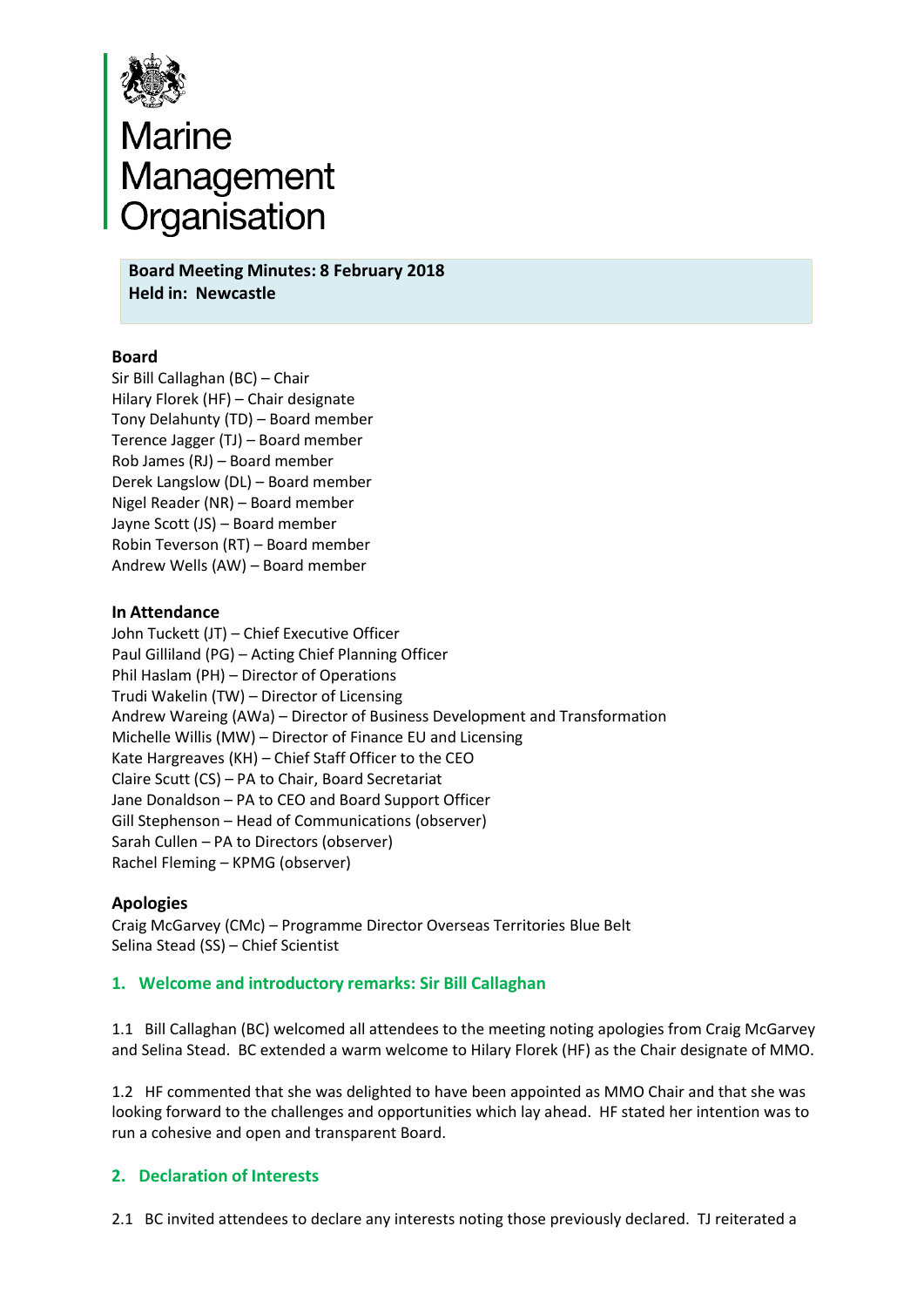previously declared interest relating to Inmarsat.

# **3. Minutes of the 14th December Board meeting (open session)**

3.1 The Chair invited attendees to raise any points of accuracy in respect of the 14 December meeting open session Minutes. None were received and the minutes were confirmed as an accurate record of discussions.

# **4. Matters arising from the 11th December Audit and Risk Assurance Committee (ARAC) and draft Minutes**

4.1 Jayne Scott (JS) gave an update on matters discussed at the 11 December ARAC meeting advising that the Committee had carefully reviewed the process for looking at audit recommendations. In addition, the ARAC had discussed the wider work of Defra, explored some IT related queries and received a presentation on the Defra Risk Strategy.

4.2 JS advised that the internal audit programme was on track and a further meeting of the Committee was due to be held on 9 February to clear audit reports ahead of the March meeting to allow a focus on the interim annual accounts. JS updated further that Nathan Paget, Defra Group Chief Internal Auditor, had attended the December meeting to outline the options available for consideration for MMO's internal audit provision during 2018/19 and beyond.

4.3 Nigel Reader (NR) commented that the Defra Risk Management Strategy may be subject to revision following feedback from other members of the Defra group.

4.4 NR additionally offered to pass on his experience of the decision making process regarding future internal audit provision from his involvement with JNCC, Natural England and APHA Audit and Risk Assurance Committees.

4.5 JS advised that an internal audit into Governance and Board Effectiveness would take place in March which would broadly look at the effectiveness of the Board.

# **5. Performance, Finance and Risk Pack (to 31 December 2017)**

5.1 JT introduced the Board to the new format for reporting performance, finance and risk inviting feedback. JT explained that the revised format provided a written update against each strategic objective to allow for more informed and focused discussion.

5.2 NR and RT commented that the report as presented reflected that performance was on track despite pressure from a reducing budget.

5.3 Andrew Wells (AW) requested an update on progress with the South Marine plan. Paul Gilliland (PG) advised that the team were in the process of reflecting comments received. PG advised that any comments would be addressed prior to 'write around'.

 5.4 RT enquired about the Marine Planning Workshops and how much interest there had been from the Local Enterprise Partnerships (LEPs). PG reported that levels of interest had varied depending on area.

5.5 The CEO updated the Board on a number of licensing applications and matters arising.

 5.6 Michelle Willis (MW) drew the Board's attention to the Finance and EU Directorate report noting that the interim audit had just completed and this would be discussed in detail at the March ARAC meeting. MW reported that there were no significant issues emerging from the interim audit and that budget complexities would be drawn out via an accompanying analytical review.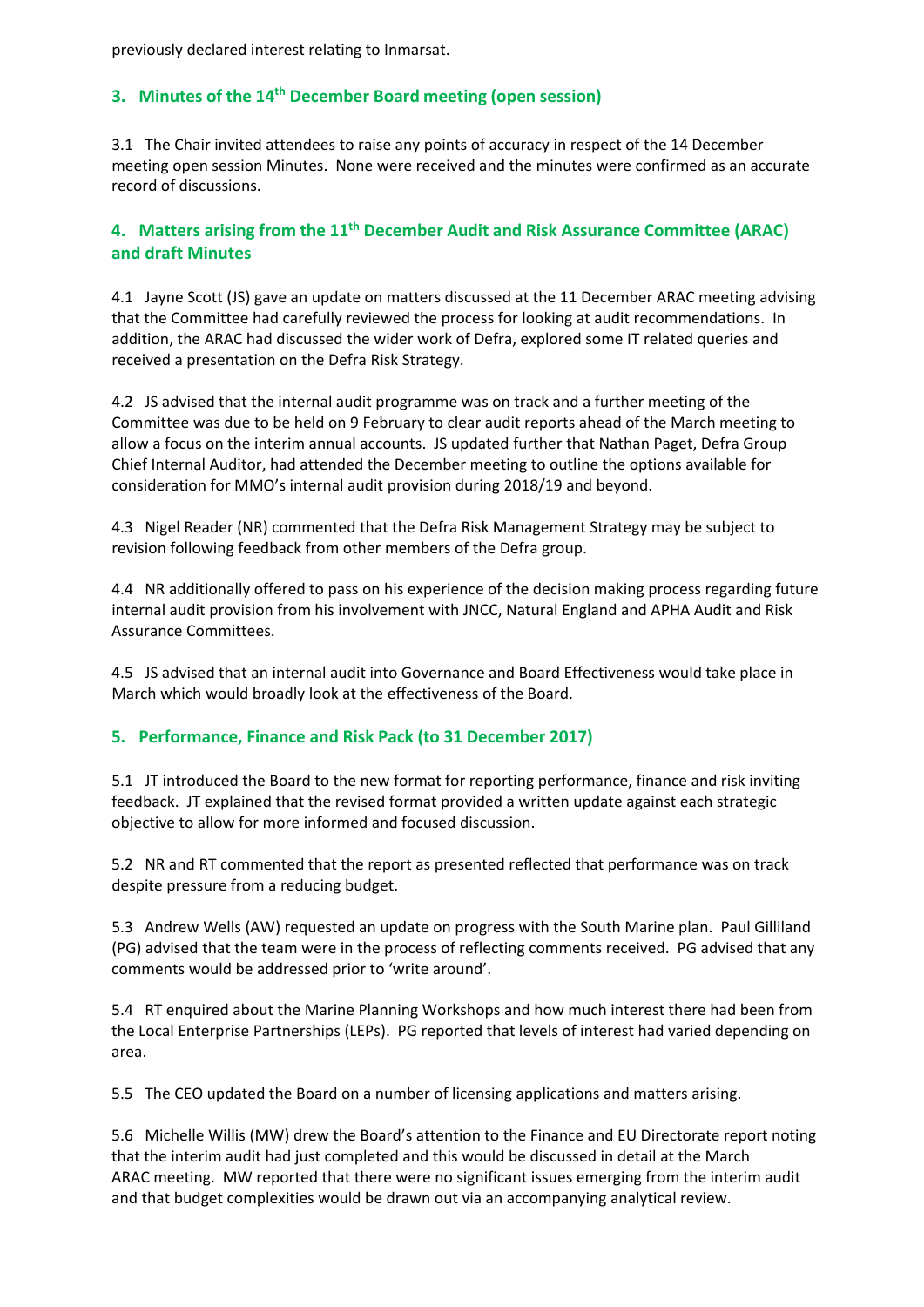5.7 MW agreed with a suggestion that it may be beneficial to issue a press release to highlight the fact that European Maritime Fisheries Fund (EMFF) money was still available.

 5.8 The Board discussed the Risk Register and noted the newly added risks around; operational readiness to meet the obligations conferred in Day 1 readiness and the demands of implementing the EU General Data Protection Regulation (GDPR).

5.9 NR queried the process which the Executive Team used to consider risks. AWa reported that it was a fast moving process which was looked at in detail on a monthly basis. JS commented that this process appeared to be embedded in the culture as a tool to drive the business and it was important this was not lost in the future.

# **6. MMO Staff Survey Results**

6.1 BC welcomed Gary Saunders (GS) to the meeting to present the high level results from the MMO Staff Survey

6.2 JT commented that when looking at the results on a comparison basis over the past three years there was an upward trend in most categories and, whilst recognising there was always more work to be done, he took this as a positive sign.

6.3 HF queried if the Team considered the results to be reflective of the mood and morale across the organisation. JT and GS offered their opinion that staff appeared motivated and enthusiastic about their roles and about the organisation as a whole.

6.4 Within the 'free text' section of the survey, GS advised there had been a number of comments received which had been grouped into the following themes: 1) 'managing workload', 2) 'pay and progression' and 3) 'engagement and communication'. GS added that he would be working with other departments in the Defra group to review these comments.

6.5 RT queried the percentage of staff turnover within MMO which was confirmed as 11%. JT pointed out this was at a healthy level and allowed for new staff to join and existing staff to move on to other opportunities.

6.6 PH added that the Operations Directorate had experienced some staff churn at the junior grades, with significant training investment in some staff who had subsequently left the organisation. The Board noted staff concerns regarding pay and progression; particularly in specific geographical areas.

6.7 NR asked GS to confirm the next steps following the survey results. GS confirmed a small team had been set up to carry out further analysis on a Directorate basis and Directors would be responsible for driving forward improvements in their areas. GS added that an internal communications message would go out to all staff to confirm the next steps. The Board agreed with this course of action and asked that staff were kept informed of the work that the Board were carrying out on the MMO vision and the actions which the MMO Executive were taking with Staff Survey results.

6.8 The Board thanked GS for his attendance and summary.

# **7. 25 Year Environment Plan**

7.1 AWa introduced a paper to update the Board on Defra's 25 Year Environment Plan (25 YEP) and the implications for the MMO.

7.2 AWa reminded the Board that the Prime Minister had launched the 25 YEP in early January 2018 and the Board paper set out the work that MMO were already doing and where it aligns with the Plan.